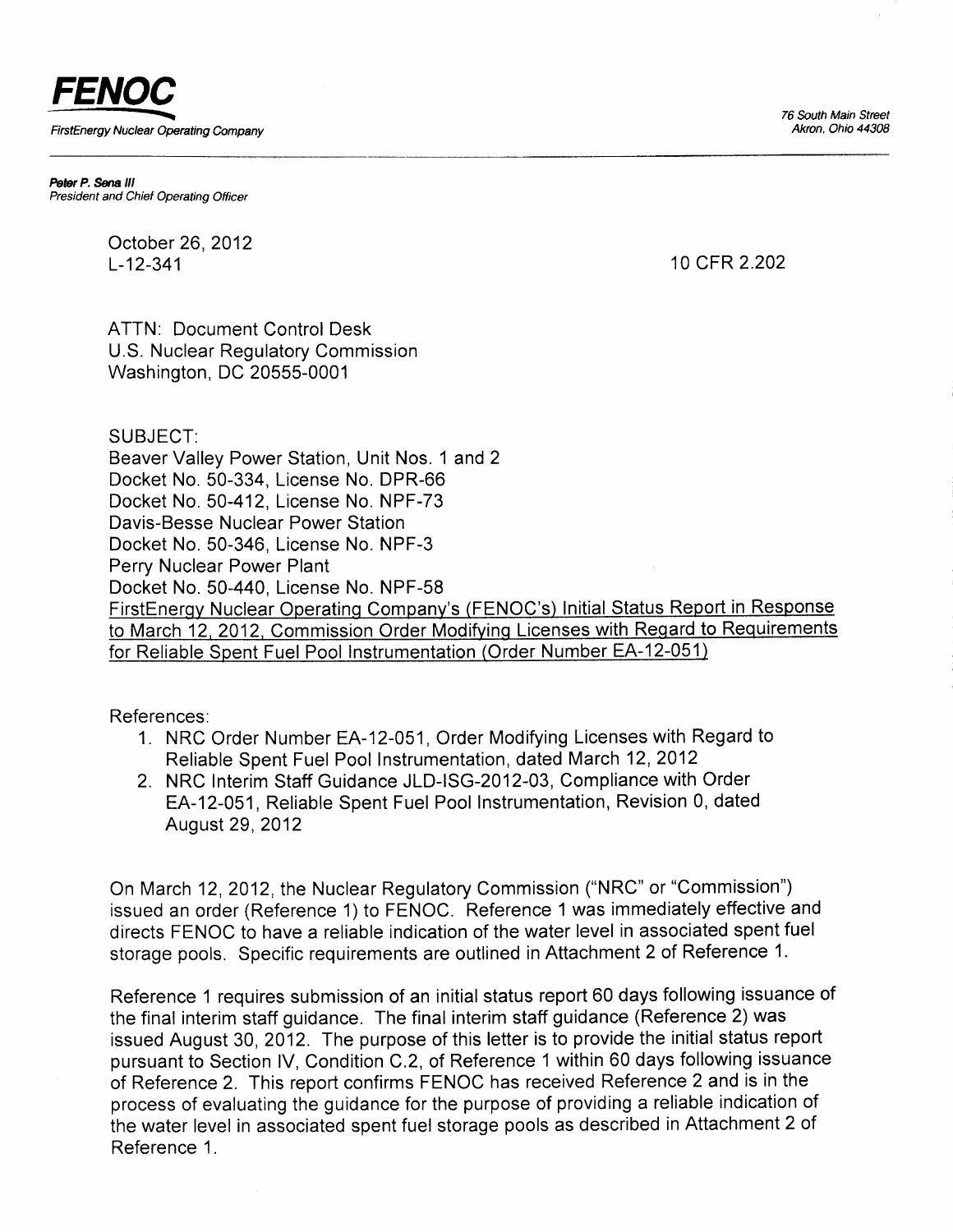Beaver Valley Power Station, Unit Nos. 1 and 2 Davis-Besse Nuclear Power Station Perry Nuclear Power Plant L-12-341 Page 2

Major activities completed during this reporting period:

Resources are being identified and project plans initiated, including development of milestones, to assure compliance with Reference 1.

Planned activities for the next six months:

. Development and submittal of the overall integrated plan.

Technical difficulties encountered that could affect the ability to provide the licensee's February 28, 2013, submittal:

None at this time.

Project milestones schedule through completion of installation and testing:

- . A project milestones chedule will be provided with the overall integrated plan.
- Implementation of the order will be completed for Beaver Valley Power Station (BVPS) Unit No. 1 prior to startup from Refueling Outage (RFO) 1R23 (Spring  $2015$ ).
- Implementation of the order will be completed for BVPS Unit No. 2 prior to startup from RFO 2R18 (Fall 2015).
- Implementation of the order will be completed for Davis-Besse Nuclear Power Station (DBNPS) Unit No. 1 prior to startup from RFO 1R19 (Spring 2016).
- Implementation of the order will be completed for Perry Nuclear Power Plant (PNPP) Unit No. 1 prior to startup from RFO 1R15 (Spring 2015).

This letter contains no new regulatory commitments. lf you have any questions regarding this report, please contact Mr. Thomas A. Lentz, Manager - Fleet Licensing, at 330-315-6810.

I declare under penalty of perjury that the foregoing is true and correct. Executed on October  $\lambda_6$ , 2012.

Respectfully submitted,

Peter P. Sena, III